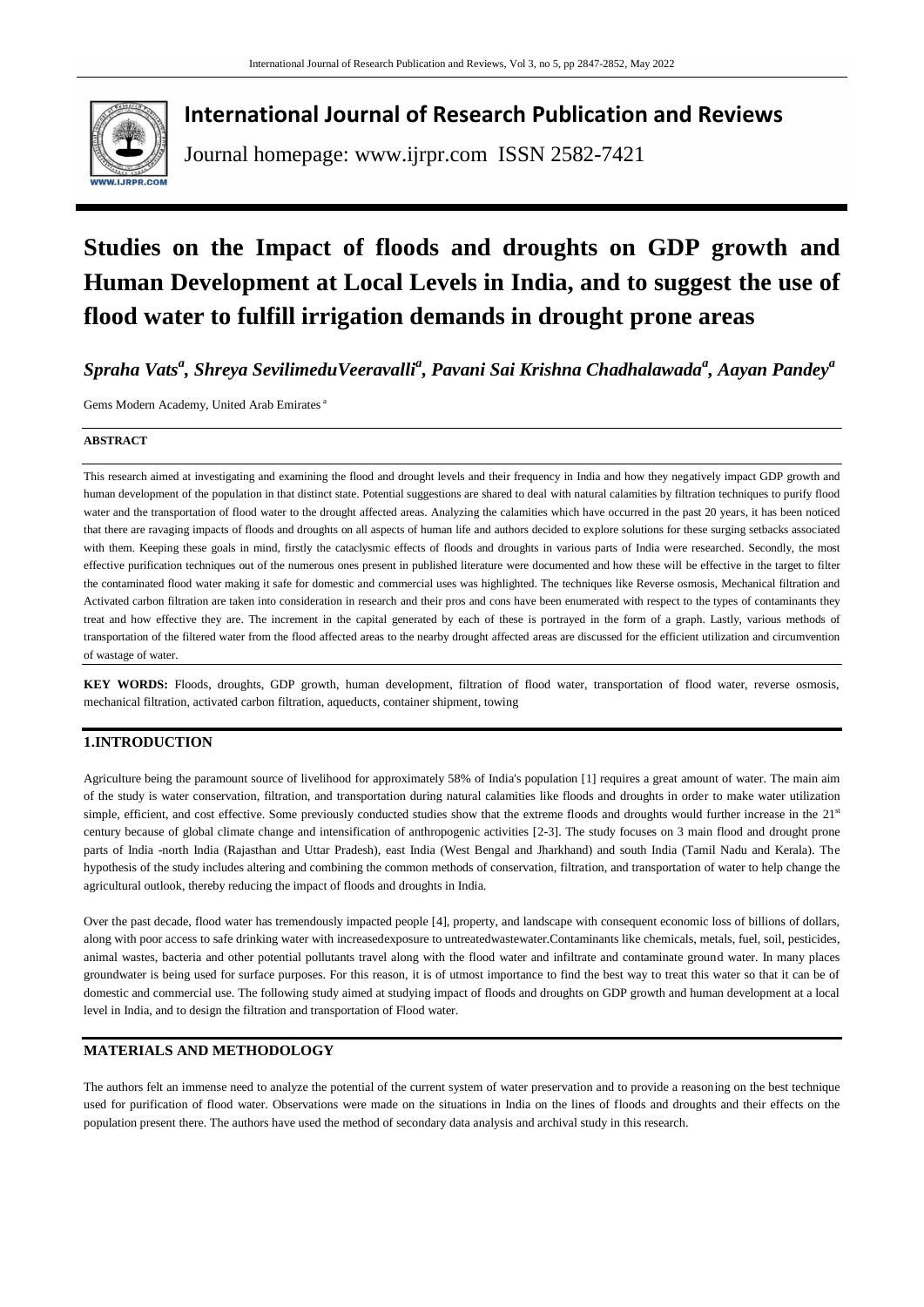An extensive and comprehensive research was conducted with the help of authorized documents (including Google scholar, articles from international water resource association and other reliable websites) along with all the published literature and books on the above said topic. Pre-existing data was collected from various sources and conclusions were formed based on this research.

| <b>STATE</b>          | <b>YEAR</b>   | <b>REASON</b>                                                                                              | <b>LOSS/DEATH</b>                            | <b>POPULATION</b><br><b>EFFECTED</b>    | <b>EXTRA INFORMATION</b>                                                                                                                                                       |
|-----------------------|---------------|------------------------------------------------------------------------------------------------------------|----------------------------------------------|-----------------------------------------|--------------------------------------------------------------------------------------------------------------------------------------------------------------------------------|
| <b>Tamil Nadu</b>     | $2016 - 2017$ | Subdued rainfall of the<br>northeastern monsoon<br>(82% decrease)<br>Depletion of water in<br>Kaveri River | 250 farmers died                             | 21 districts out of 32<br>were affected | 144 farmers out of 250 died due<br>to suicide and the other 106 due<br>to starvation and natural causes<br>(mainly heart attacks due to<br>stress)                             |
| Rajasthan             | $2002 - 2003$ | Failure of rainfall from<br>southwest monsoon                                                              | Approx. 90 deaths                            | All 32 districts were<br>affected       | Southwest monsoons accounts<br>for 91% of Rajasthan's annual<br>rainfall.                                                                                                      |
| <b>Jharkhand</b>      | $2018 - 2019$ | Delayed onset of monsoon                                                                                   | 20 deaths due to<br>starvation               | 18 out of 24 districts<br>were affected | Koderma, Bokaro, Chatra,<br>Deoghar, Garhwa, Khunti and<br>Pakur were said to have had a<br>$40% +$ decrease in annual rainfall<br>collected which affected<br>standing crops. |
| <b>Andhra Pradesh</b> | 2018          | Subdued rainfall                                                                                           | 7 lakh farmers<br>migrated to other<br>areas | 9 out of 13 districts<br>were affected  | The entire state received 32%<br>deficient rainfall between June<br>2018 and April 2019, affecting<br>the main kharif and rabi crops.                                          |
| <b>Odisha</b>         | $2020 - 2021$ | Rainfall was 29% less<br>than normal                                                                       |                                              | 26 out of 30 districts<br>were affected | Odisha has experienced drought<br>8 times in the last 20 years<br>making it a severely drought<br>prone area.                                                                  |

| Table 1: Major drought prone areas of India [6] |  |  |
|-------------------------------------------------|--|--|
|-------------------------------------------------|--|--|

## **RESULTS**

#### **3.1.1 Drought data**

In the last 19 years, droughts have caused immense devastation of agriculture and food security in various states of India [\[5\]](#page-5-5). The data in Table [1\[6\]](#page-5-4) presented focuses on the time span, the cause of the drought, the losses incurred by the droughts and its effect on population and their recovery throughout the years.

#### **3.1.2 Flood data**

Over the last ten years floods have considerably increased the water levels of several states in India [\[5\]](#page-5-5) which has created concern over crop growth and consequently food security. Floods are some of the main causes of crop destruction as they cause soil erosion by removing the top fertile layer of soil. The data presented in Table 2 [\[6\]](#page-5-4) focuses on the time span, the cause of the flood, the losses incurred by the floods and its effect on population and their recovery through the years.

The authors studied the effects of floods and droughts on agriculture and crop growth with its economic impacts. They apprehended the lengths taken by the public to recover and how the ill effects of such natural calamities can cause or worsen mental health issues amongst farmers leading to increased psychological effects and poverty.

With this knowledge, the authors were motivated to obtain solutions to purify this water and assist farmers in their times of need to facilitate their crops which will consequently increase economic strata and GDP growth of an area, and this will improve the socio-psychological status of farmers and other damages incurred by the residents living in agricultural areas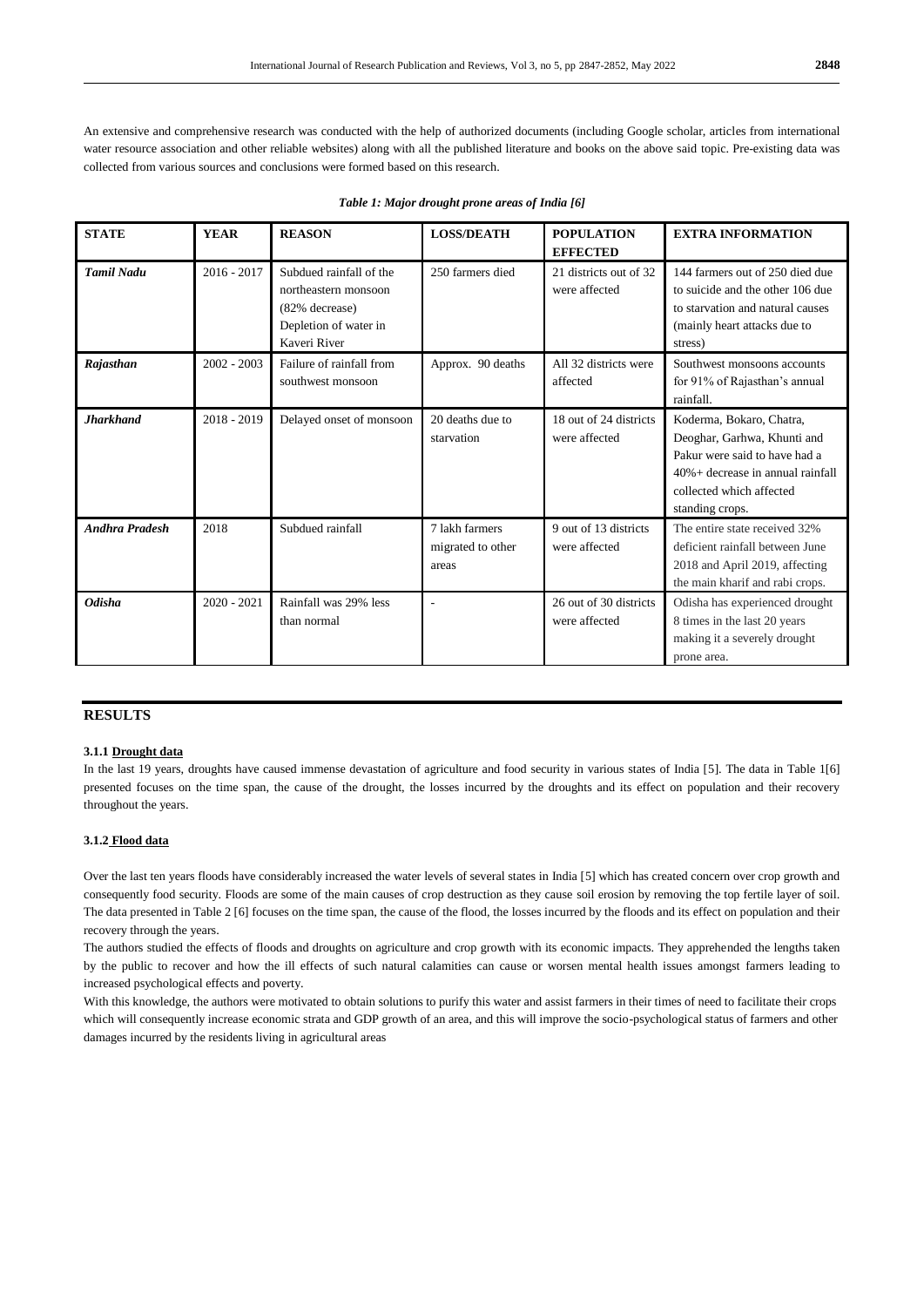### *3.2 Methods of filtration of water*

Many of the deaths caused by floods may be attributed to the immoderate amount of chemical runoff, metals, sewage, fuel, soil, pesticides, animal wastes, bacteria and other potential pollutants present in the flood water which causes inevitable diseases in humans and other creatures, potentially leading to death.

In order to consume the unfiltered flood water or to use it for commercial and domestic purposes, filtration techniques have been used for centuries. Filtration is a process of removal or separation of suspended solids from the fluid. Some of the salient and most effective filtration techniques employed to treat flood water are reverse osmosis, activated carbon filtering and mechanical filtering.

In this section these 3 processes will be elucidated and their effectiveness towards treating flood water will be compared as per the available published data.

#### *3.2.1 Reverse Osmosis-*

Reverse osmosis is a purification process that uses a semi-permeable membrane to filter out unwanted molecules and large particles such as contaminants and sediments like chlorine, salt, and dirt from drinking water. Although reverse osmosis systems are complex and somewhat expensive, they are the only ones that will remove significant amounts of radioactive materials.

In this process, water is pumped in from an outside source and it's forced across a semi-permeable membrane. The contaminants are removed from the water and consequently from the membrane too. RO systems remove most contaminants except organic chemicals (such as fluoride, chlorine, and lead). This system is used in industrial water purification as well as disaster relief and produces clean and portable drinking water. The capital generated by RO systems on a yearly basis is given in Fig 1[\[9\]](#page-5-6).

| <b>STATE</b>             | <b>YEAR</b>            | <b>REASON</b>                                                                                    | <b>LOSS/DEATH</b>                  | <b>POPULATION</b><br><b>EFFECTED</b>    | <b>EXTRA INFORMATION</b>                                                                                                                                                                                                                                     |
|--------------------------|------------------------|--------------------------------------------------------------------------------------------------|------------------------------------|-----------------------------------------|--------------------------------------------------------------------------------------------------------------------------------------------------------------------------------------------------------------------------------------------------------------|
| Uttar<br><b>Pradesh</b>  | 2021                   | Extended rainfall<br>due to southwest<br>monsoons                                                | 58 deaths due to severe<br>weather | 24 districts out of 75<br>were affected | Rainfall of southwest monsoons caused<br>nearly 1123 villages in 18 districts to be<br>flooded. The government deployed 353<br>motorboats and vehicles for search and<br>rescue missions.                                                                    |
| West<br><b>Bengal</b>    | 2017 (July-<br>August) | Increase of water<br>levels<br>in<br>the<br>River<br>Ganga<br>accompanied with<br>heavy rainfall | 23 deaths                          | 14 out of 23 districts<br>were affected | About 11,974 hectares of land under<br>paddy cultivation, and 23,096 hectares<br>under vegetable cultivation had been<br>underwater. The government had set up<br>311 relief camps in which 47,000 people<br>took shelter, they set up 131 medical<br>camps. |
| Kerala                   | 2018                   | Heavy rainfall                                                                                   | 483 deaths, 140 went<br>missing    | All 14 districts were<br>affected       | 35 out of 54 dams increased the water<br>levels and caused severe landslides. Over<br>483 people died, and 140 went missing.<br>.1,247,496 people found shelter in relief<br>camps because of the horrible impacts of<br>the flood.                          |
| Andhra<br><b>Pradesh</b> | 2016                   | Extended rainfall                                                                                | 17 deaths                          | 4 out of 13 districts<br>were affected  | More than 17 trains were cancelled on the<br>Chennai-Vijayawada grand trunk route as<br>the flood overflowed on the railway track<br>at Padugupadu and about 20 people went<br>missing during this crisis.                                                   |

*Table 2: Major flood prone areas of India [\[6\]](#page-5-4)*

#### **3.2.2 Activated carbon filtering-**

Activated carbon is an interesting substance as it absorbs the impurities in contaminated water, thus making it the only water treatment method which removes organic chemicals such as benzene and pesticides. An important note regarding activated carbon is that it has a saturation level i.e., it won't be able to absorb any more impurities at a certain threshold.

Organic compounds will stick to the activated carbon filter as contaminants are polar compounds that have attractive properties. Activated carbon filters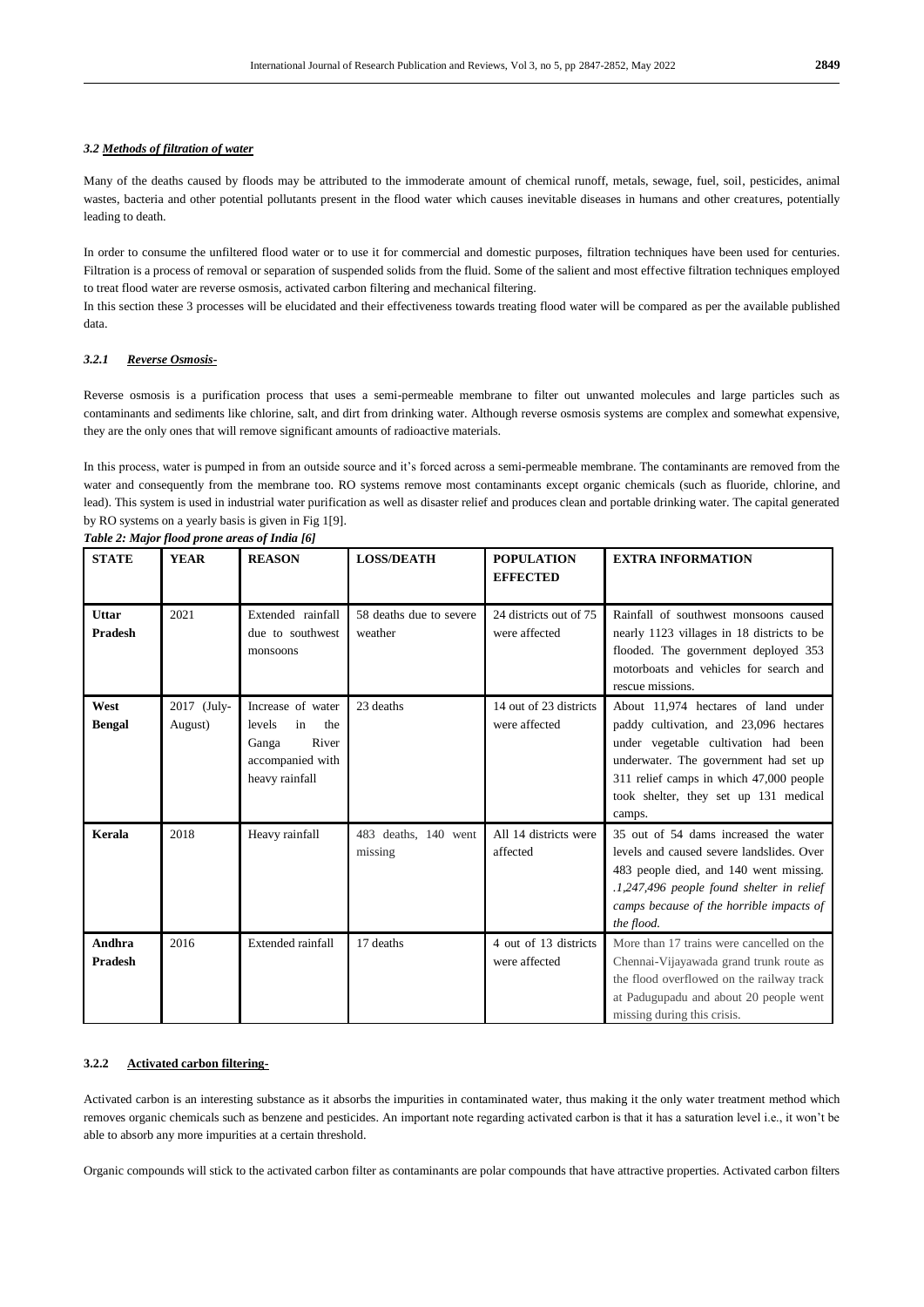are extremely porous and have a very large surface area which makes them very efficient at reducing foul taste and odors and the other particles in the water.

The low flow rate of the filter gives more time for the contaminants to adhere to the filter. Hence, one of the drawbacks of this process is greater time consumption. The capital generated by Activated carbon systems on a yearly basis is given in Fig 2 [\[9\]](#page-5-6).

#### **3.2.3 Mechanical filtration–**

Mechanical filtration is based on forcing the fluid through a filter element to separate deferred solids from the liquid. This process is an up-to-date method having a modern approach and is most extensively used in industrial filtration.

This technique involves forcing the fluid through a filter element to remove or separate suspended solids from the fluid. The force is created by a pump andfilter elements like cartridge filters, bag filters, porous sintered metal elements,etc. are used.

The capital generated by mechanical filtration systems on a yearly basis is given in Fig 3 [\[9\]](#page-5-6).





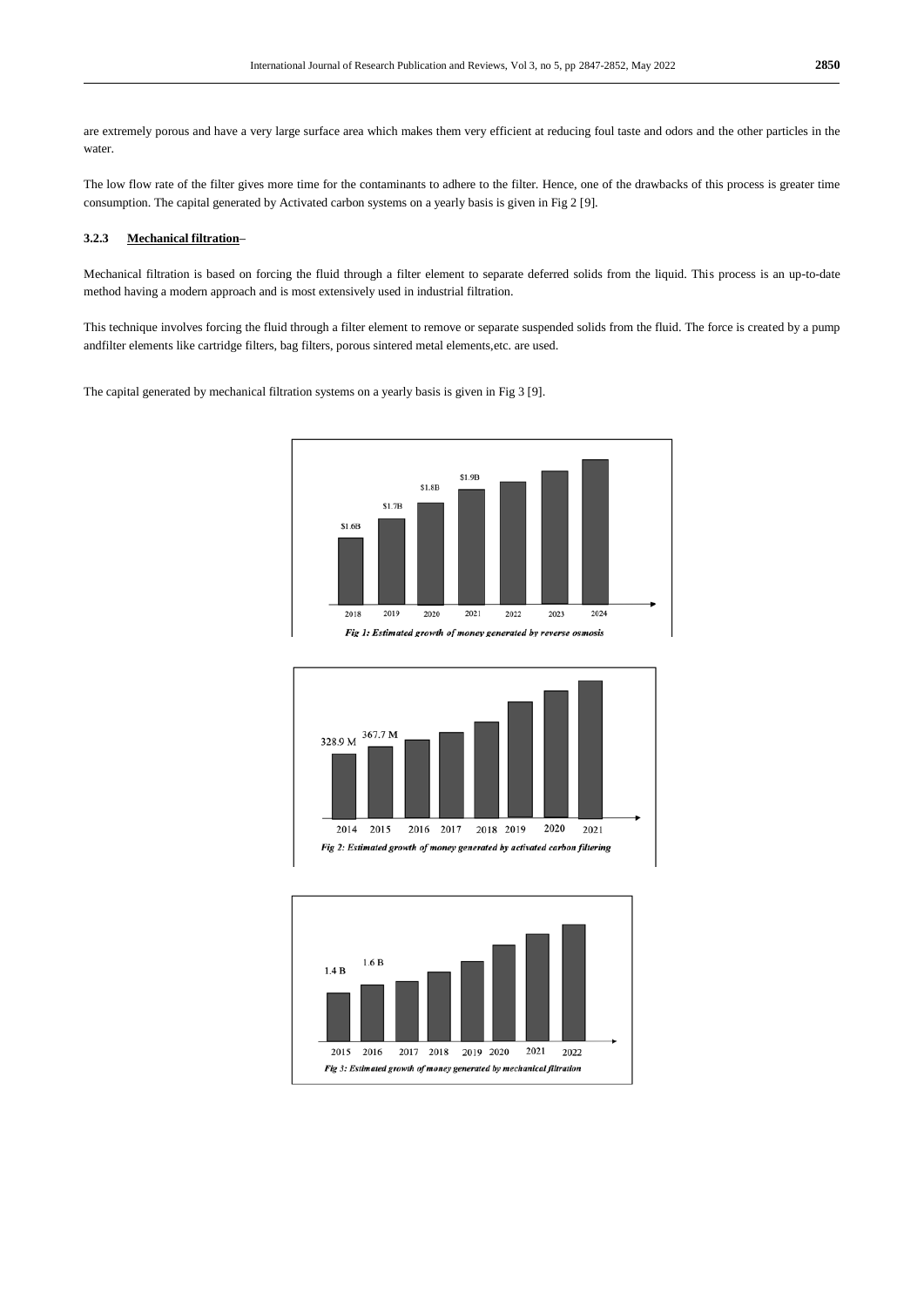#### **3.2.4 A relative comparison of all 3 methods along with their characteristics to choose the best technique for filtration of flood water.**

Analyzing this data, it has been concluded that more than one filtration technique is required to make the water potable and safe for all other purposes. Thus, to discuss findings, we will be presenting our conclusions in 2 different aspects. If water purification is required at a small scale, like filtering water for one family or for one-time consumption, methods that are portable and cheap are required. Thus, mechanical filtration followed by activated carbon filtration the optimum method. This will ensure nearly complete filtration of the otherwise harmful flood water if used for domestic and commercial purposes, especially drinking.

#### *Table 3: Differentiation between 3 filtration techniques and their aptness to treat contaminants [Error! Reference source not found.]*

| <b>Filtration</b>     | <b>PROS</b>                                                                  | <b>CONS</b>                                 |
|-----------------------|------------------------------------------------------------------------------|---------------------------------------------|
| techniques            |                                                                              |                                             |
| Reverse osmosis       | Very effective at purifying water.                                           | Expensive and not portable.                 |
|                       | Treats-bacteria, parasites, protozoa, viruses, Inorganic chemicals, and some | Doesn't treat-most organic chemicals.       |
|                       | radionuclides.                                                               |                                             |
| Activated carbon      | One of the only systems to remove organic chemicals and it's portable.       | <b>Doesn't treat-</b> common threats like   |
| filtration            | <b>Treats-</b> Organic chemicals and some radionuclides.                     | bacteria, viruses, parasites, protozoa,     |
|                       |                                                                              | and inorganic chemicals.                    |
| Mechanical filtration | Portable and cheap.                                                          | <b>Doesn't treat-</b> Organic chemicals and |
|                       | Treats-Bacteria, Parasites, Protozoa, Inorganic chemicals, and Viruses.      | radionuclides.                              |

On the other hand, in agricultural fields where the flood water accumulates underground and the farmers and other residents of the locality consume the groundwater (or water from wells), large scale filtration is required for this massive amount of water. Hence, we found that the use of reverse osmosis is the best option in this situation. After this it was also essential to look for a way to remove the remaining radionuclides and organic chemicals and with this apprehension, we suggest activated carbon filtration to be employed after using reverse osmosis.

#### **3.3 Methods of transportation of water to drought prone areas**

It has been noticed that some bordering states have droughts and floods. Hence, the authors suggested that the transport of filtered water from floodaffected areas to drought affected areas could be a viable and practical option. Flowing this, research was conducted based on the three categories of water transportation shown below-:

- 1- Aqueducts:includes pipelines, canals,  tunnels and bridges. Modern aqueducts can be found in countries like Spain, Portugal, Italy, Turkey, and Israel and are used effectively. Aqueducts can be politically difficult when the water transfer distances are large. One drawback is the water diversion can cause drought in the area from where the water is drawn.
- 2- Container shipment: which includes transport by tank truck, or other large vehicles.
- 3- Towing:it is mainly used to pull an iceberg or a large water bag along behind a tugboat. When an iceberg flips, it can cause tsunamis and may even trigger an earthquake.

| Flexibility     | A flexitank is a sturdy container with a large, durable and flexible bag inside which liquids can be stored in<br>and transported in bulk.                                             |
|-----------------|----------------------------------------------------------------------------------------------------------------------------------------------------------------------------------------|
| Standardization | Each container is registered under a special and unique number which allows the container to be tracked easily<br>and located if it is not following the desired path.                 |
| Costs           | Due to advantages of standardization, container shipment offers less cost. Moving the same amount of cargo<br>in a container is 20 times less expensive than using conventional means. |
| Speed           | Container shipping networks are well-connected and shipping is much faster than regular cargo shipping even<br>with huge amounts of water.                                             |

#### *Table 4: Advantages of container shipment*

The major aim is to make the transportation of water fast and efficient to help the people suffering from drought. Thus, inland transport of the water by trucks or other vehicles is suggested and the methods of towing or using ships are not recommendable as the transportation is occurring between bordering states. Simultaneously, it utilizes less amount of time and it's a useful modality to deliver the water to drought affected areas. The advantages of container shipment are shown in Table 4.

Canals and bridges (although more expensive) can also be developed for the long-term solution to droughts. This is an essential step towards ensuring the wellbeing of the farmers and to reduce their economic loss by providing potable water for all purposes and to consequently improve the GDP growth.